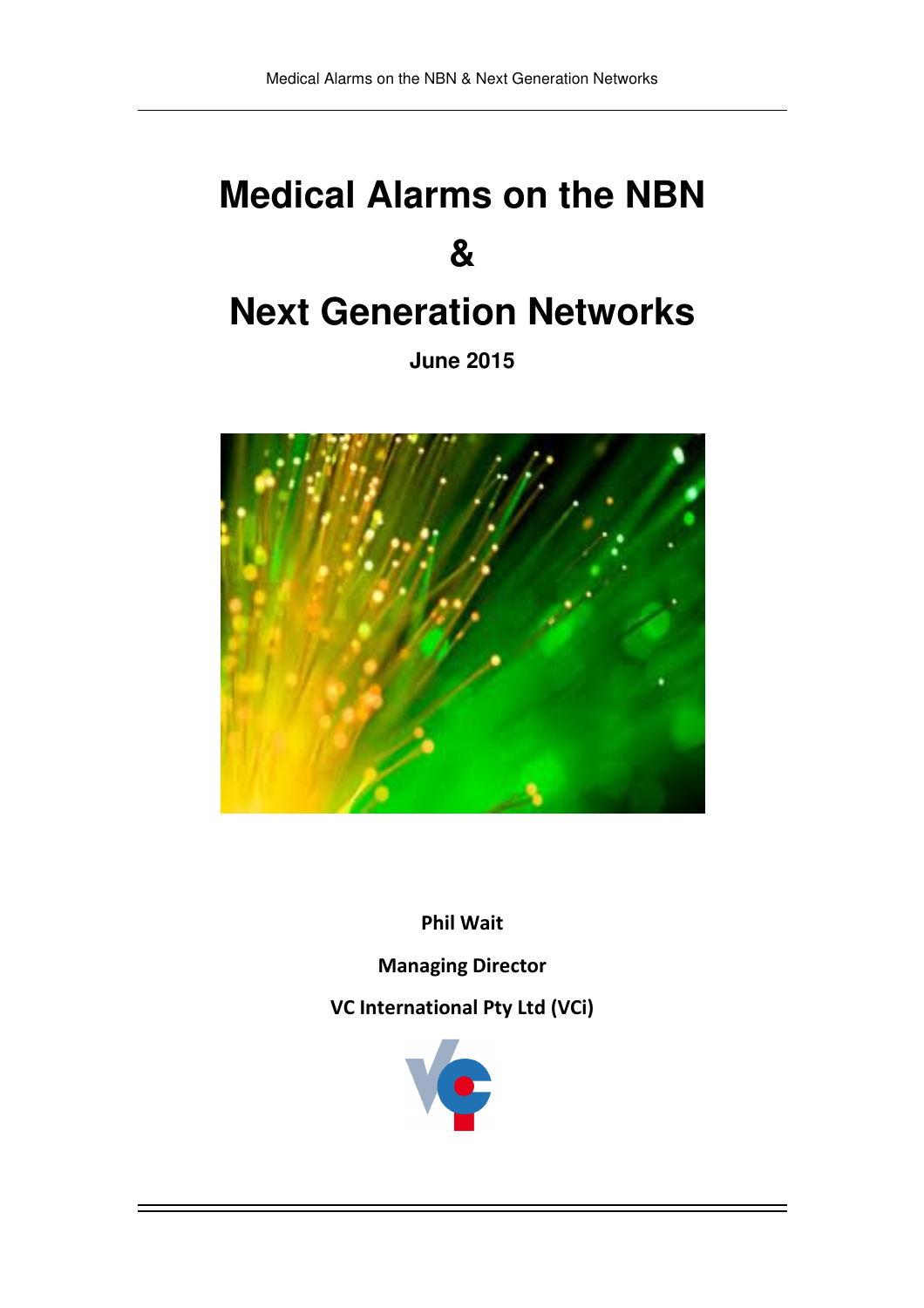## 1 Summary

The NBN is a high quality network which, depending on the type of service provided, and the capabilities of the customer's chosen Retail Service Provider (RSP), is suitable for the connection of conventional PSTN medical alarms. However, significant issues remain concerning the provision of battery back-up and the battery run-time during a mains power failure, battery condition monitoring and battery replacement, the type of voice service provided by the customers RSP, and the migration of a customer's in-premises telephone wiring to the NBN UNI-V Voice service.

It is essential that medical and security alarm customers contact their alarm service provider as soon as possible after being advised of service migration to the NBN in their area, and definitely prior to entering into any telecommunications service agreement.

Medical alarm customers should tell anyone who contacts them from NBN Coo or their RSP that they have a medical or security alarm connected to their telephone service.

A battery back-up power supply must be provided for all customers with medical or security alarms.

People with centrally monitored medical alarms should also register their medical alarm service on the Medical Alarm Register at www.nbnco.com.au/campaigns/medical-alarmregister.html

The NBN Fibre-to-the-Node (FttN) network will not support medical or security alarms.

#### NBN Fibre to the Home (FttH) service

Centrally monitored PSTN medical alarm may be connected to the NBN Fibre to the Home (FttH) UNI-V Voice service.

Non-Centrally Monitored (often called Family and Friends alarms) PSTN medical alarms may be connected to a voice service supplied over the UNI-V, or the UNI-D data service through an analogue telephone adaptor.

A battery back-up unit should always be provided to power the NBN customer equipment in the event of a mains power failure.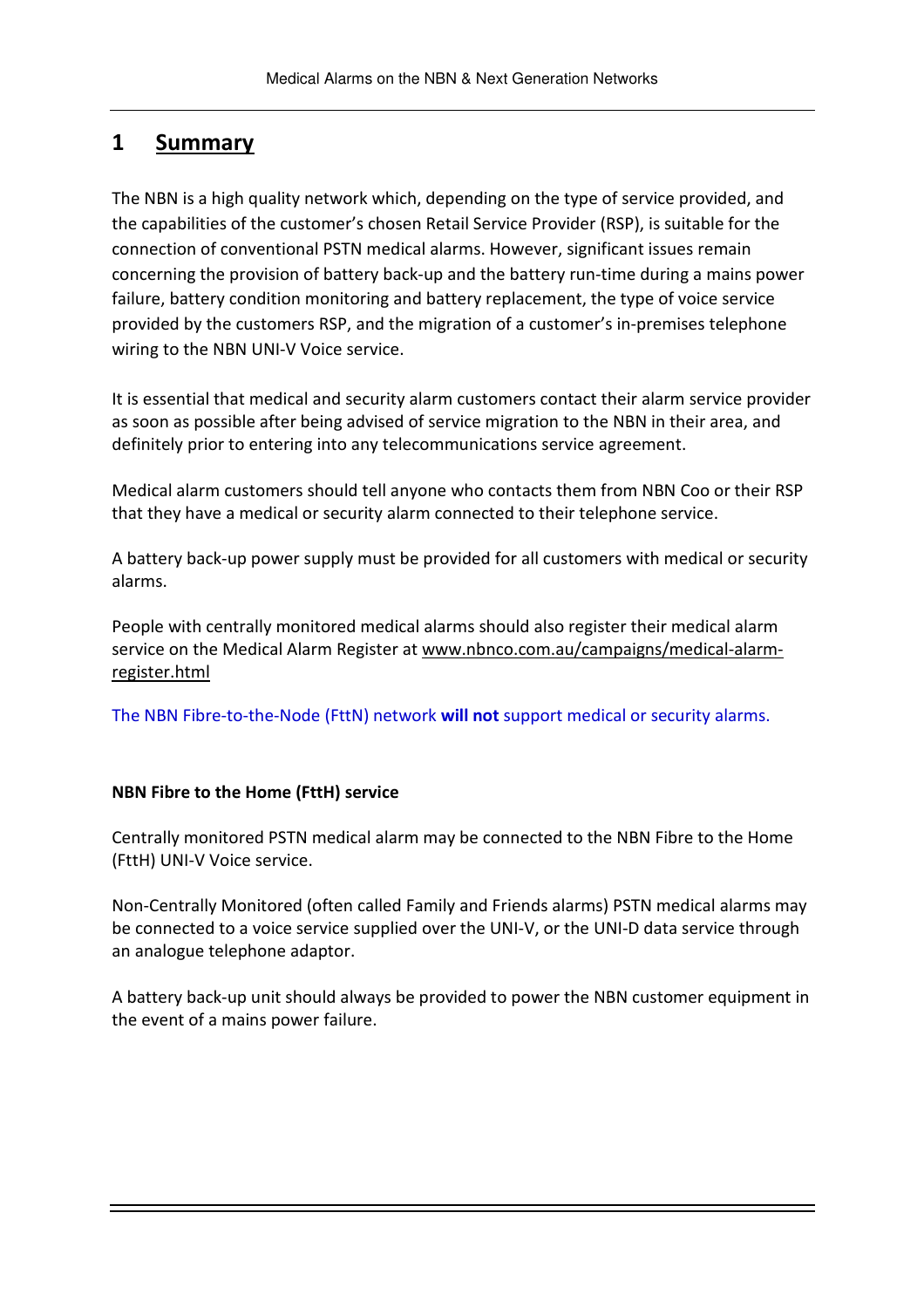#### NBN Fibre to the Node (FttN) Service

The proposed NBN Fibre to the Node (FttN) or Multi Technology Mix (MTM) network is not suitable for connection of medical alarms.

A non-centrally Monitored (family and friend responders) medical alarm may be able to be connected to the FttN network through an analogue telephone adaptor (ATA), but because the network will not have battery back-up, the alarm will not work in the event of a mains power failure.

Analogue PSTN based medical and security alarms can be connected to the NBN network under the following conditions:

- 1. The phone service should use NBN Co's Traffic Class 1 (TC1) (If not, the quality of the voice service might degrade if your internet connection is in use, which might prevent your alarm communicating with the monitoring centre successfully.)
- 2. The phone service should use the G.711 sound CODEC (If not, the sound quality of the call might not be good enough for the alarm to communicate with the monitoring centre successfully.)
- 3. The phone service should provide reliable transmission of tones (If not, alarms that use tones to communicate with the monitoring centre might not be able to connect successfully.)
- 4. The phone service should have battery backup to allow the alarm to dial-out for a period of time even if power is cut. (If not the alarm won't work if the power is out.)

 Phone services provided over NBN Co's "UNI V" port meet the above four requirements. This means that if a phone or internet service provider offers a phone service through the NBN's "UNI V" port, medical and security alarms should be able to work on the NBN, however:

5. It is essential that alarm customers speak to their alarm provider so the necessary steps are taken to ensure the ongoing operation of existing, or new, medical and security alarms on the NBN. A battery back-up power supply must be provided for all customers with medical or security alarms.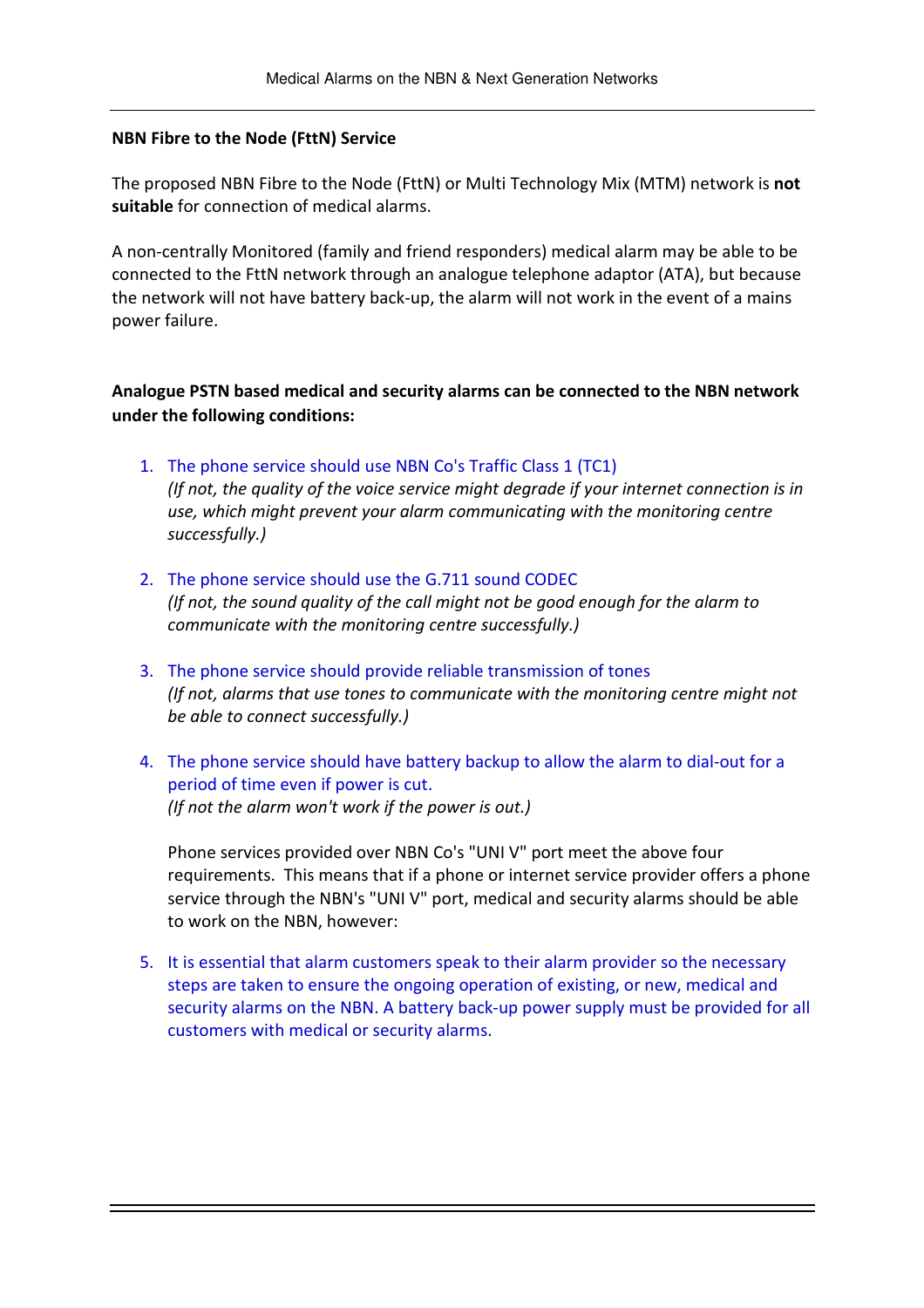#### 3G Wireless

The only current alternative for customers migrating to Australia's proposed NBN FttN network is to use a 3G wireless medical alarm.

All centrally-monitored medical and security alarms in premises due to be migrated to the proposed FttN/MTM network will need to be swapped over to a 3G wireless alarm as the NBN roll-out progresses.

Wireless services are not expected to be as reliable as the PSTN, especially in rural and urban fringe areas which may only have single-cell coverage or poor wireless coverage. However Telco's are investing heavily in wireless networks, especially in NBN roll-out areas, and wireless reliability is expected to improve.

#### Other Services

VCi does not recommend connecting centrally monitored medical alarms VoIP or Naked-DSL services unless the QoS and transmission characteristics of the network, end-to-end, can be assured and all customer equipment is battery backed-up.

Medical and security alarms can be connected to the Optus HFC network. However, if the Optus HFC network is incorporated as planned into the NBN FttN/MTM network, it may no longer be suitable.

Centrally monitored alarms are likely to stop working without warning if a customer's PSTN telecommunications service is converted over to a Fixed Wireless Terminal. In many cases the customer, or the alarm service provider, may not be aware of the service change.

## 2 Background

Around the world, telecommunications networks are changing, from 'plain old telephone service' (POTS) networks that carry data as a secondary usage, to Internet Protocol (IP) data networks that carry voice as a secondary usage. Analogue Public Switched Telephone Networks (the PSTN) are being phased out as telecommunications networks are modernised.

Next Generation Networks, maintain only a single network for voice, data and video, enabling carriers and service providers to reduce costs and increase their revenue by maximizing service offerings. In Australia, migration to all-IP networks has been underway for some time, with trunk, (inter-exchange), corporate and government, and public telecommunications networks adopting IP technology, and the National Broadband Network (NBN) is being rolled out to customers across the country in order to provide fast modern infrastructure for new and yet to be developed on-line applications.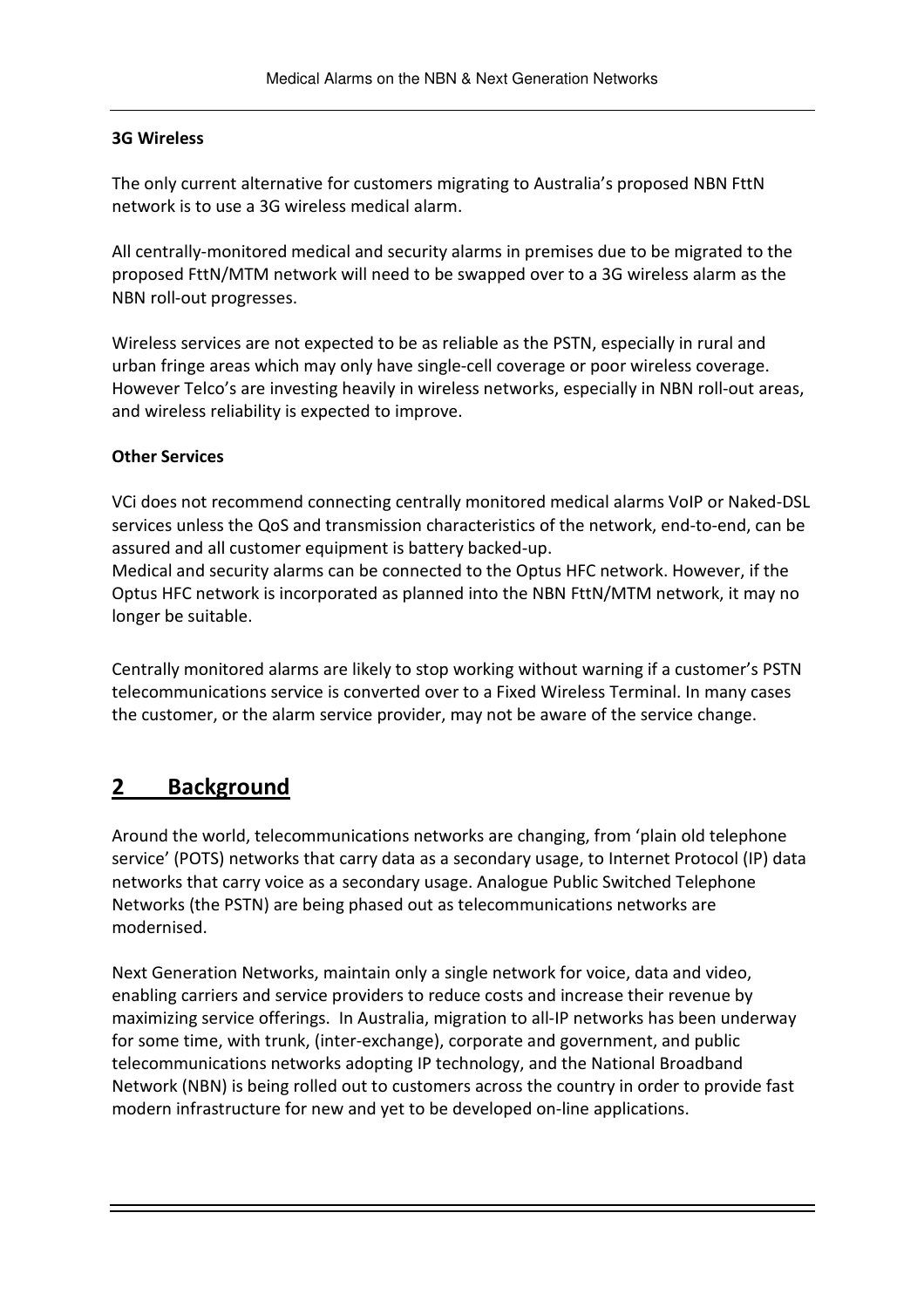The transition from the PSTN to an IP-only network will take many years to complete and will affect all telecommunications users, including medical and security alarms. During the transition period a variety of alarm connectivity technologies will be required to address the various customer connectivity scenarios including: Fibre to the Home (FttH), Fibre to the Node (FttN), satellite and fixed wireless technologies.

Through its representative body "PERSA", and in close co-operation with NBN Co, various Australian government agencies, and the telecommunications industry representative the "Communications Alliance", the Australian medical alarm industry is working to achieve, as much as possible, a seamless transition for medical alarm users.

This paper discusses the various customer access technologies, some of the key technical requirements for connection of existing medical alarms to the new network, and the changes and difficulties occurring with the introduction of the NBN.

## 3 The Universal Service Obligation (USO)

Australia is a large and sparsely populated country. According to the OECD, for every square kilometre of land mass there are, on average, around three Australians, (OECD 2009), with about 64% living in capital cities, (ABS 2008a).

The Universal Service Obligation (USO) is a government policy to ensure all Australians, no matter where they live or conduct business, have reasonable access, on an equitable basis, to standard telephone services and payphones.

Australia's dominant telecommunications company is Telstra and, as the primary universal service provider, Telstra is responsible for fulfilling the USO throughout Australia.

Naturally, providing a universal telecommunications service in sparsely populated areas is very expensive and uneconomic, and must be subsidised. The USO is administered by the Telecommunications Universal Service Management Agency (TUSMA) and funded by a levy per customer from all telecommunications carriers.

At this time the USO only applies to voice-only services. A customer with (or connecting) an internet or data service is not classed as a voice-only customer and their service will not fall within the USO provisions.

## 4 Accessing the Customer

An 'access technology' is simply a method of connecting a customer to a telecommunications network. Also called the 'last mile' connection, simply because it spans the distance from the exchange (or some other point of network interconnect such as a 'Node') to the customer's premises, it is typically the most difficult and expensive part of any fixed-line network to install. Whoever owns the 'last mile' connection has a significant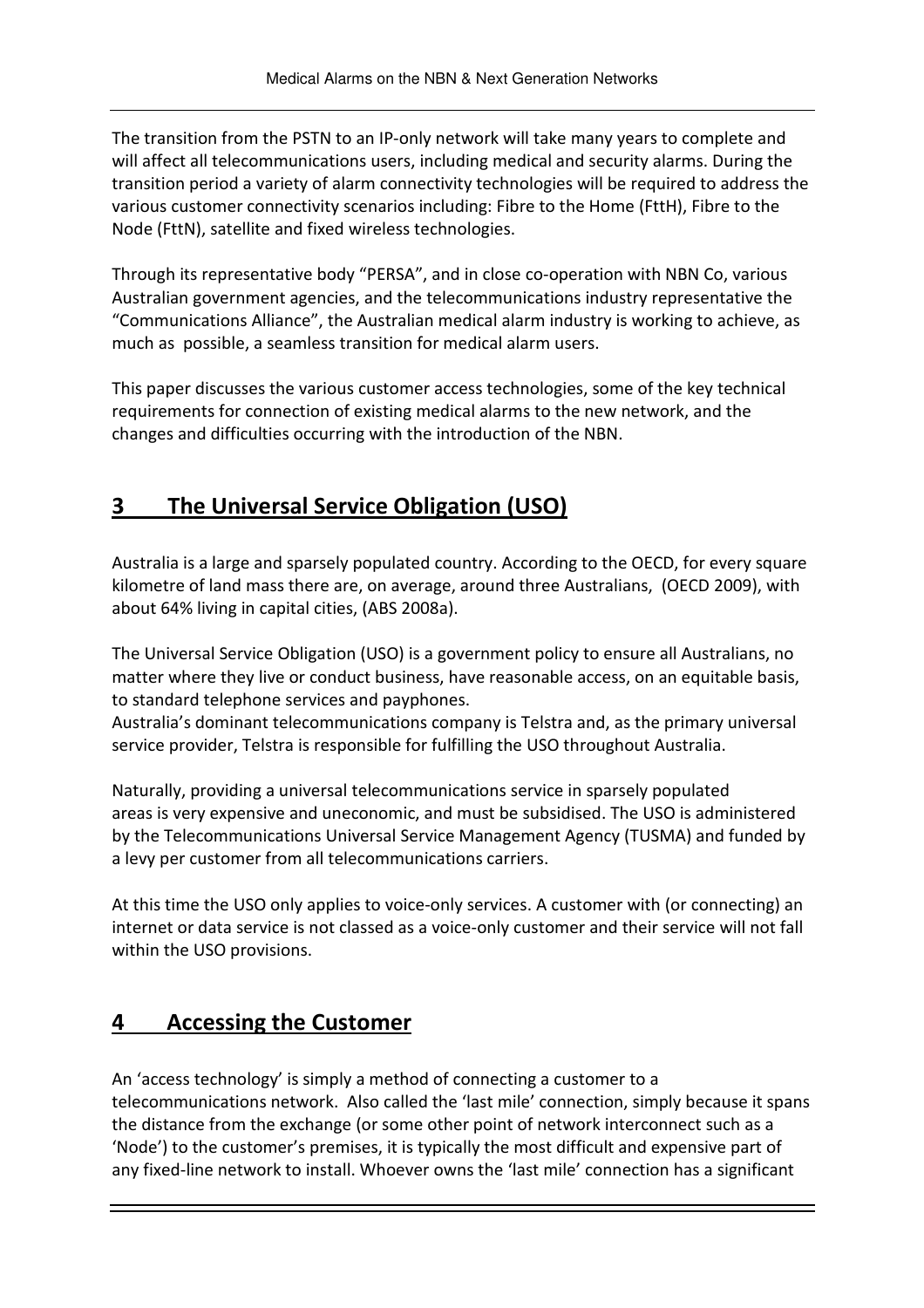advantage in the marketplace, as other service providers need to buy customer access from them.

In Australia, the dominant customer access technology is still the Telstra owned copper PSTN exchange line, which connects customers to the (also Telstra owned) local telephone exchange. The NBN is set change all that.

#### Local Loop Unbundling

For over one hundred years there was only one public telecommunications network in Australia - the PSTN - owned by the Post Master Generals Department (the PMG) which later became Telecom Australia, and only one customer access technology - the copper cable or 'twisted pair'.

The 1982 Davidson Enquiry recommended ending Telecom Australia's monopoly and by late 1999 Telstra was formed and fully privatised, with the Australian Government retaining a major shareholding.

Although the Australian telecommunications market became open to competition, and many carriers and service providers competed vigorously for business, Telstra retained ownership of critical network assets, including the 'last mile' customer access network.

To pave the way for new competition in the telecommunications market, the ACMA introduced a regulatory process called Local loop unbundling (LLU or LLUB). LLU allowed multiple carriers to access a customers' exchange line, for a 'reasonable' wholesale access fee paid to the owner of the line, (in this case Telstra).

The Australian Competition and Consumer Commission (the ACCC) forced Telstra to accept LLU and also attempted to regulate the price Telstra charged its competitors for wholesale access to its network. Naturally Telstra was not too happy about providing its assets to a competitor who intended to take its customers, sometimes it is said at less than commercial rates.

In such an environment, it's not surprising that Telstra's competitors turned to other options to connect to the customer, and free themselves as much as possible from having to rely on Telstra. As a result, the Australian telecommunications landscape now contains a multitude of service providers, some with their own networks and some buying wholesale access from network owners, and a variety of customer access technologies.

#### The Public Switched Telephone Network - PSTN

The Telstra owned PSTN has been in operation for over one hundred years, and provides a very reliable voice-band (300 Hz – 3 kHz) telephone service, which is also capable of carrying low-speed (56 kBit/s) modem data.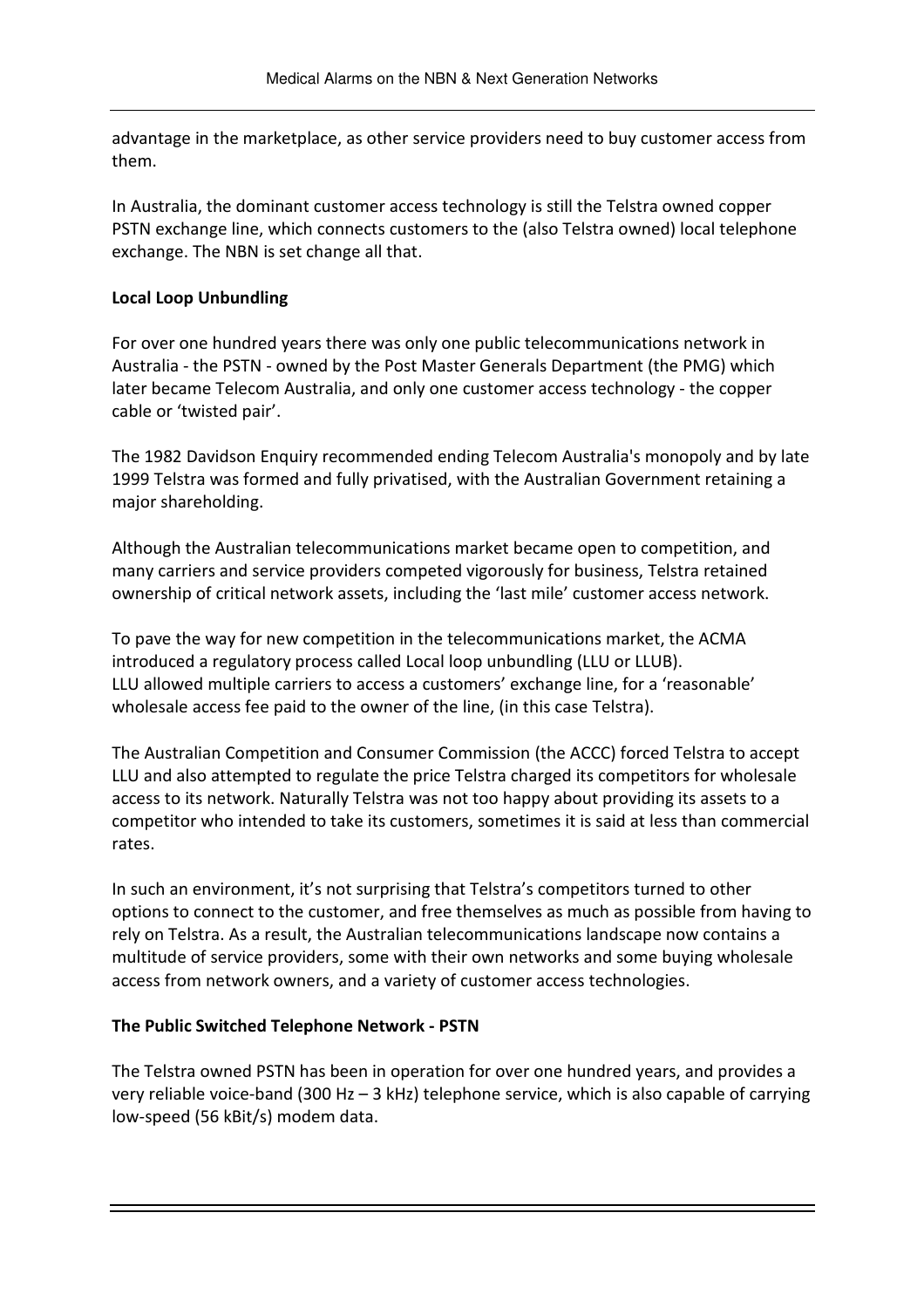The PSTN uses a variety of technologies, and inter-exchange parts of the network are fully digital, but the 'last-mile' connection from the local telephone exchange to the customer is a voice-band analogue service, overlaid on a 50 Volt DC voltage feed from the exchange, delivered over copper wires – much as it has been for over 100 years.

## Asymmetric Digital Subscriber Line (ADSL)

ADSL is a high speed data service which is overlaid on the copper PSTN service. This is possible because human voice uses low frequencies, (300 Hz – 3 kHz), and ADSL uses high frequencies, (25 kHz – several MHz). The ADSL signal is injected onto the customer line at the local telephone exchange using equipment called a DSLAM, and the voice and data signals are separated at the customer end using a low frequency/high frequency splitter circuit, called an ADSL filter. An ADSL gateway/modem is located in the customer premises.

ADSL download speeds are greater than the upload speeds, hence the term 'asymmetric'. ADSL2+ is capable of very high speeds (up to 24 Mbit/s downstream), but only up to about 1.5 km from the DSLAM at the exchange, after which the maximum speed falls off quickly. Generally, the longer the copper cable connecting the customer to the DSLAM, the slower the maximum obtainable data speed.

## Naked Digital Subscriber Line (DSL)

A Naked-DSL service is a digital-only service, with no connection to the PSTN trunk network at the local exchange. The customer copper line has no dial-tone and no voltage feed and will not support conventional telephone equipment. A DSL gateway/modem device is located in the customer premises.

If a voice telephone service is required, either a Voice-over-IP (VoIP) telephone or a computer running an IP telephony application can be connected to the customers gateway/modem. An Analogue Telephone Adaptor (ATA) can be used to connect a conventional analogue telephone to the DSL service.

Customers typically use this type of service to obtain lower call costs but, in the past, Naked-DSL services have sometimes been inferior.

If an analogue medical or security alarm system is connected to a DSL service through an ATA, the ATA and the entire end-to-end network must be correctly configured. Additionally, because there is no voltage feed from the telephone exchange to power the customer equipment, all customer equipment must be battery backed-up to protect against a mains power failure.

As the rollout of the NBN continues, Naked-DSL services are being migrated to the NBN. As the Quality of Service cannot be guaranteed, and there is no battery backup, a Naked-DSL service is not recommended for the connection of medical alarms.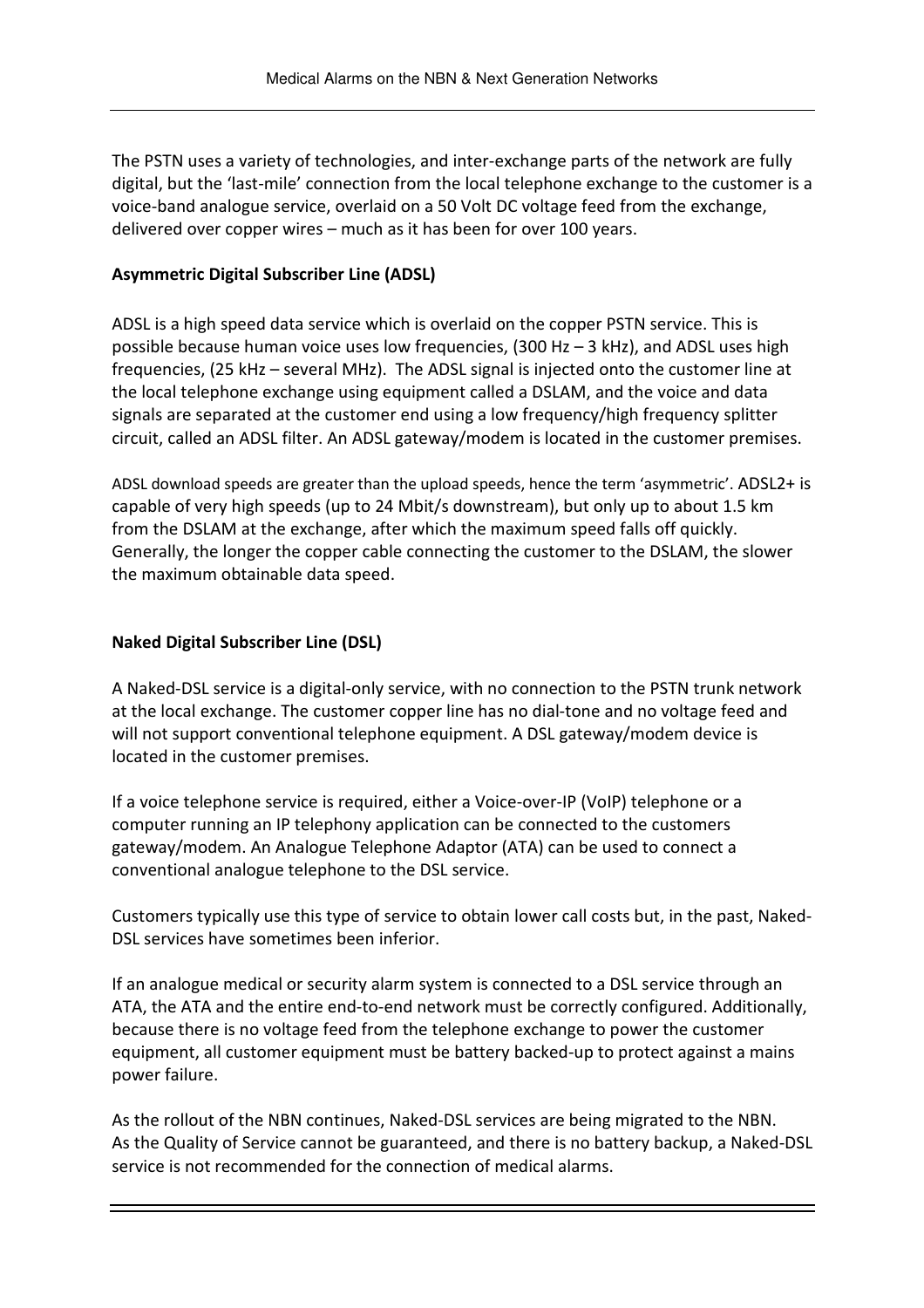## Hybrid Fibre Cable (HFC)

HFC networks consist of a fibre backbone distribution network with coaxial cable local distribution to customer's premises. A system of amplifiers and splitters reticulate the signal around a local area in a tree and branch structure.

The combination of fibre and a coaxial cable provides sufficient bandwidth for multi-channel pay-television distribution and very high speed data services, (at least up to 100 Mbit/s).

The Optus HFC network also provides a high quality telephone service. The customer's inhome telephone wiring is disconnected from the incoming PSTN exchange line and is then connected to an analogue telephone adaptor (ATA) port on the cable modem.

The Optus HFC cable network is suitable for the connection of medical alarms, so long as battery back-up unit is provided for the customer modem/gateway equipment. However, as if the rollout of the NBN goes as planned, the Optus HFC network is expected to be incorporated into the NBN FttN system, and may not then be suitable for medical alarms.

## Fibre to the Home/Fibre to the Premises (FttN/FTTP)

Fibre-to-the-Home (FttH), (also called Fibre-to-the-Premises -FttP), takes the super high speed optic-fibre cable to an optical modem/gateway device located in customer's premises.

FttH has the highest speed potential of all networks, up to 1 GBit/s or more.

The NBN is initially expected to use FttH in green-field (new construction) housing estates, where the cost of running fibre into the premises is low, however FttH is the end-goal and is expected to eventually roll out to all premises not served by satellite or wireless.

## Fibre to the Node (FttN), Hybrid Fibre Twisted Pair (HFTP), or Multi-Technology Mix (MTM).

In order to speed the roll-out of the NBN, and also to reduce roll-out costs by some \$16Billion, Fibre to the Node (FttN) is expected to become the dominant customer access technology, at least in the medium term.

An FttN network terminates the optic-fibre cable at some convenient point in the neighborhood, called a 'Node', probably a cabinet in the street or a box in the basement of an apartment block, and some other access technology is used to span the short distance from the node to the customer.

HFTP is another name for FttN where the customer's existing copper telephone line is used as the access technology from the node to the premises. The term Multi-Technology Mix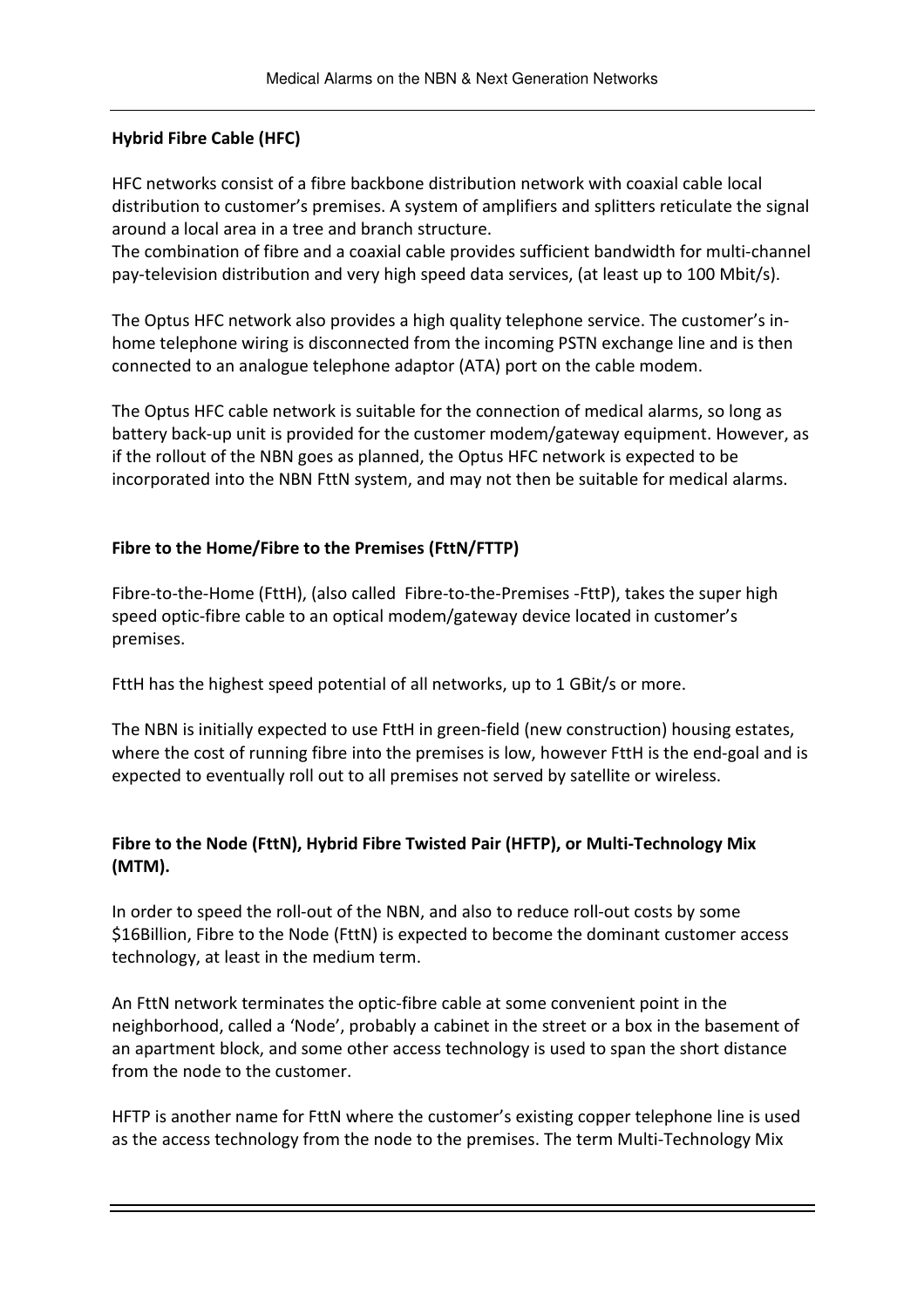(MTM) is a general term to describe a network which relies on a mix of all available customer access technologies.

Because FttN/MTM can use the existing copper or coax cable to span the distance from the Node into each customer's premises, FttN/MTM is expected to be much less expensive to roll-out than FttH in brown-field (built-up) areas. Very high data speeds, (up to 100 MBit/s), are still possible if the customer is close to the node, however for most customers the speed is expected to be slower than FttH but faster than ADSL2+.

The Australian government has recently stated that FttN/MTM will be the dominant network architecture (60%) in the NBN, and trials have recently concluded using a technology called VDSL with vectoring (very fast DSL using a system of dynamic interference reduction) between the Node and the customer's premises. It is expected there will be NO battery back-up in the FttN network, so in the event of a mains power failure a medical alarm will not be able to communicate.

As the Quality of Service cannot be guaranteed, and as there is no battery backup, the FttN service is not recommended for the connection of medical alarms.

## Customer Equipment

All telecommunications networks require some sort of equipment located in the customer's premises. In the case of a telephone service over the PSTN the customer equipment is simply the standard telephone.

Fibre, DSL, ADSL, VDSL and HFC customer equipment consists of a routing gateway/modem, usually with a number of Ethernet ports for connection to computers, entertainment systems and VoIP phones etc. The gateway may also contain an ATA with one or two 'simulated PSTN' connections, for connection of analogue telephone equipment.

**FttH:** FttH customer equipment consists of a Network Termination Device (NTD), also called an Optical Network Termination unit (ONT), but basically an optical modem, a Routing Gateway (RG) and an ATA. A battery back-up power supply may also be provided.

In the NBN's FttH system, each NTD provides two analogue UNI-V ports and five digital UNI-D ports. To encourage competition and allow unbundling of services, in the spirit of the earlier LLU process, each port on the NTD can be assigned to a different Retail Service Provider (RSP), so a customer's entertainment can come from say Foxtel, internet from Optus, and telephone from say Telstra. Analogue devices such as conventional telephones, FAX machines and medical and security alarms can be connected to the UNI-V voice ports, and digital devices such as computers and entertainment systems connect to the UNI-D data ports. NBN Co. provides an optional battery back-up unit to FttH customers by "customer informed consent".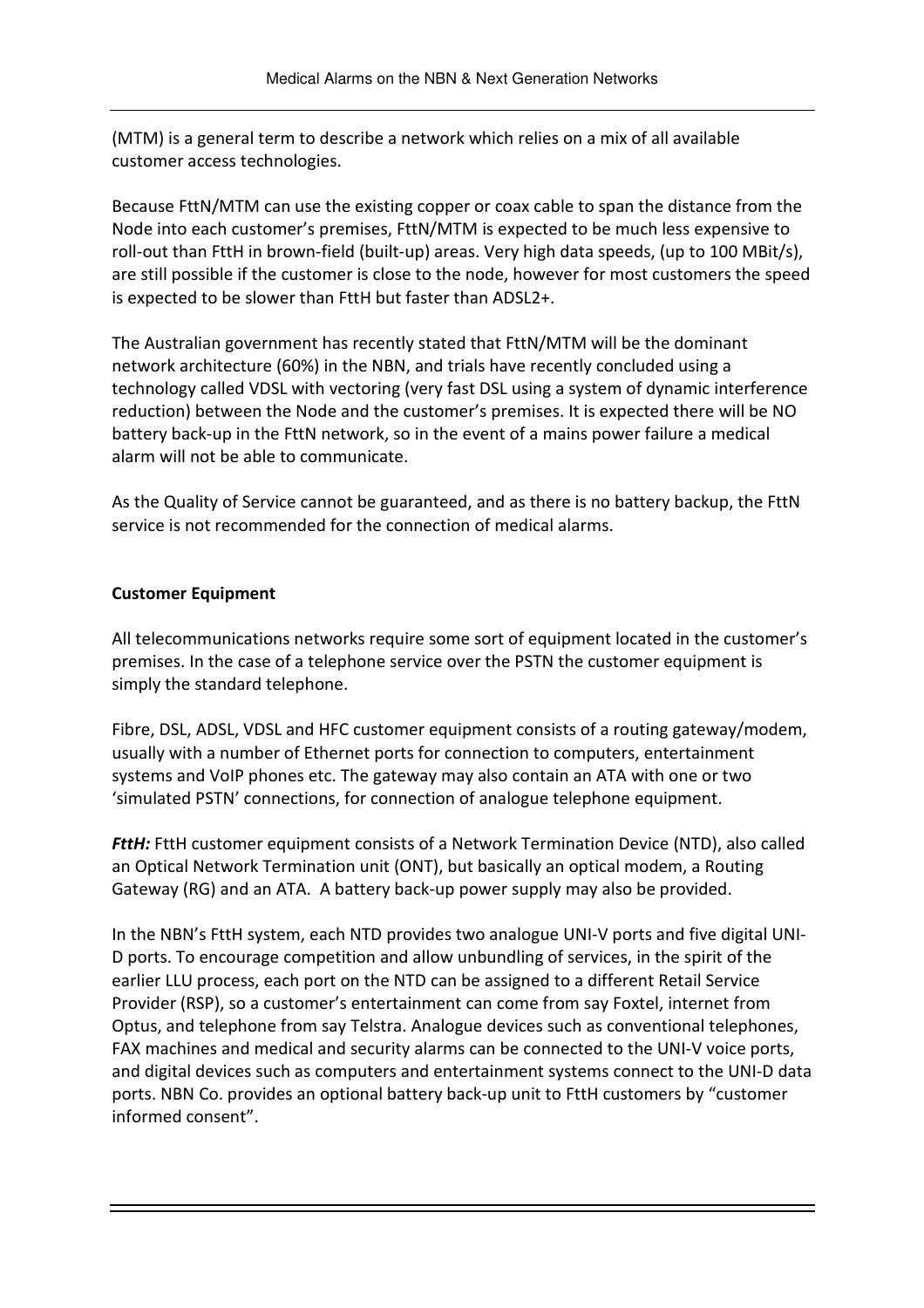At this time the UNI-V port is only provided to FttH customers who have a medical or security alarm, or lift or fire alarms. For non-alarm customers the voice phone service is provided through the lower-cost UNI-D service, commonly using a Wi-Fi portable phone.

FttN/MTM: In the NBN FttN/MTM system, the customer equipment will be comprise a VDSL modem, and probably a VoIP or Wi-Fi telephone, supplied by the Retail Service Provider (RSP). An analogue Telephone Adaptor (ATA) may also be provided as part of the customer equipment. At this time it is not known if, or how, access will be provided for multiple service providers.

The NBN FttN/MTM system will not work during a power outage, so medical alarms will not be able to communicate during a mains power failure.

The FttN system is expected to be an interim stage in network modernization, a step towards a full FttH network, albeit a fairly long-term one.

## 5 Technical requirements of PSTN Medical Alarms

## Battery Back-up

Australian Standard AS4607 requires medical alarms to have at least 36 hours battery backup, in case of a mains power failure. Only the PSTN, or a stand-alone 3G wireless solution with low call activity, can support that requirement.

## Mode-3 Wiring

Medical and security alarms use a special telephone wiring configuration that allows the alarm to take control of the customer's phone line, so an alarm call can still be made if other telephone devices are off-hook or in use. In Australia, this wiring configuration is called Mode-3.

When a customer with a medical or security alarm is to be migrated onto the NBN FttH system, the Mode-3 wiring configuration must be preserved if there are other devices connected to the UNI-V voice service. The easiest way is for the installer to identify the incoming exchange line, cut it off from the exchange, and reconnect it to the UNI-V port on the NTU. The customer's telephone line will then be disconnected from the PSTN, and reconnected to the NBN service, without any interference to the customer's wiring or the Mode-3 configuration.

All telecommunications and data cabling, other than pre-made cable assemblies, must be installed by a suitably qualified person.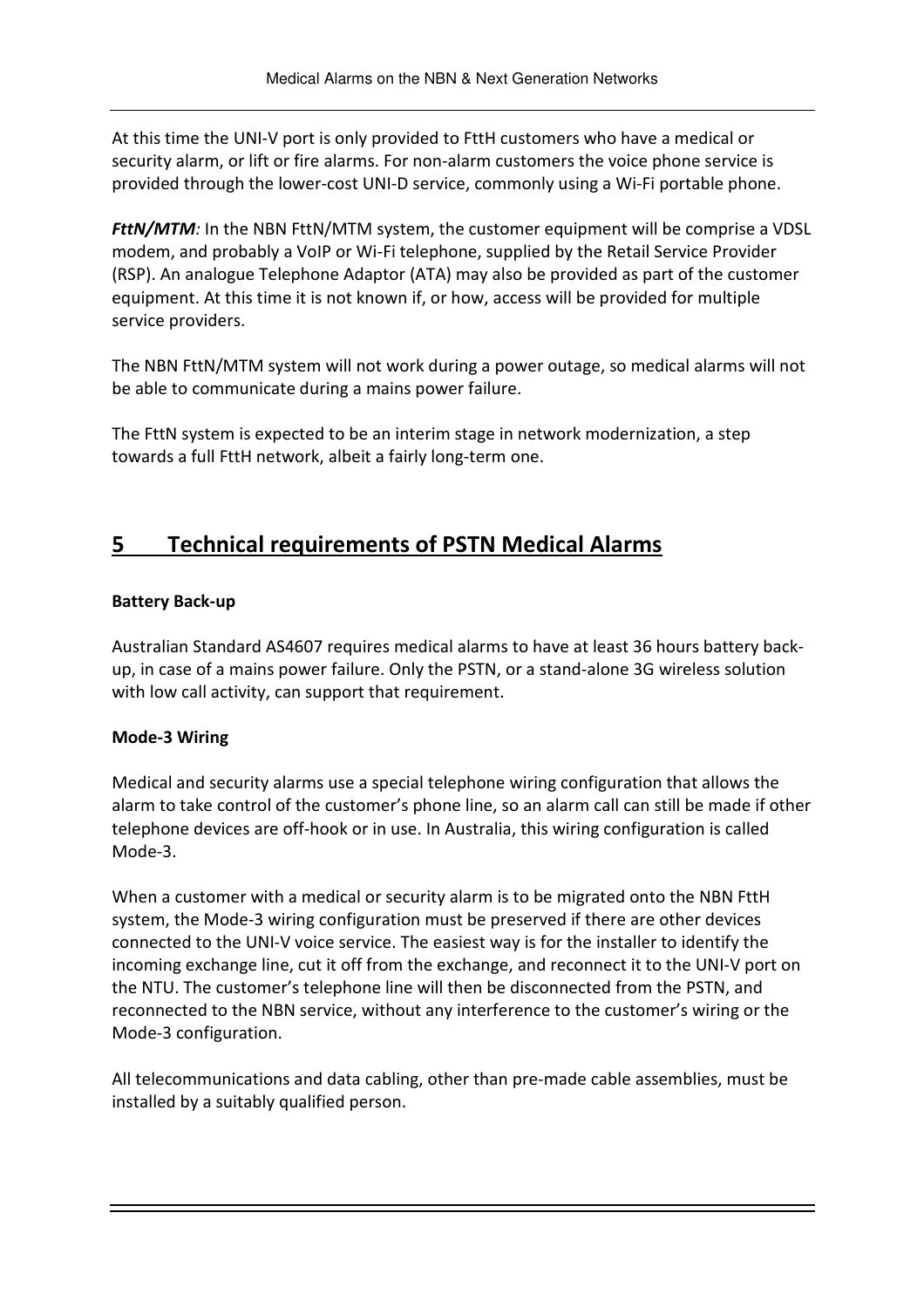## Service Configuration

Each type of network modem/gateway device contains a configuration file which sets the correct operating parameters for the services provided, and for network compatibility. For conventional medical and security alarm systems to work correctly, the configuration must be set to enable the highest packet priority (lowest delay), the ITU-G.711 codec standard (best audio quality) throughout the network, and in-band DTMF (DTMF transmission as digitised audio) throughout the network.

The correct service level for medical and security alarms is Traffic Class-1, (TC-1). This may not be the default configuration setting, and not all service providers may support a TC-1 service. The choice of service providers, and the set-up or changeover of a non-PSTN telephone service, requires careful co-ordination between the customer, the service provider, and the alarm service provider.

## Choice of Codec

To enable audio (voice, or analogue tones such as FSK modem tones, DTMF tones, or FAX) to be carried over a data network, the audio must be converted to digital signals at the sending end, and then converted back to analogue voice-band audio at the receiving end.

This conversion process is done by a device called a codec (coder-decoder) conforming to one of several International Telecommunication Union (ITU) standards. The coder takes 'samples' of the audio waveform at a high sampling rate and converts these to a digital data stream for sending. Digital data streams received by the decoder are reassembled in order, and then reconstructed into the original audio waveform.

Modern codec's are increasingly implemented as software applications running on specialised microcomputers called digital signal processors (DSP's).

The quality of the received audio depends on the speed at which the codec's at each end digitise and reconstruct the original analogue audio. Higher sampling speeds provide higher quality transmission, but generate the highest amount of data and require the greatest bandwidth and network resources, (and, naturally, also the greatest network cost).

High quality telecommunications networks use ITU-G.711 codec's that digitise the audio into a 64 kBit/s data channel. This provides good phone quality audio and can also reproduce complex sounds, analogue modem tones, and FAX and DTMF tones.

In an attempt to save bandwidth, and therefore cost, highly voice-optimised codec standards were developed – such as ITU-G.723, ITU-G.729 and others. These codec's reduce the amount of bandwidth required by compressing (reducing sound level range) of the audio and by other techniques which highly optimise the coding-decoding process for voice. Very highly voice-optimised codec's are known as 'vocoders'.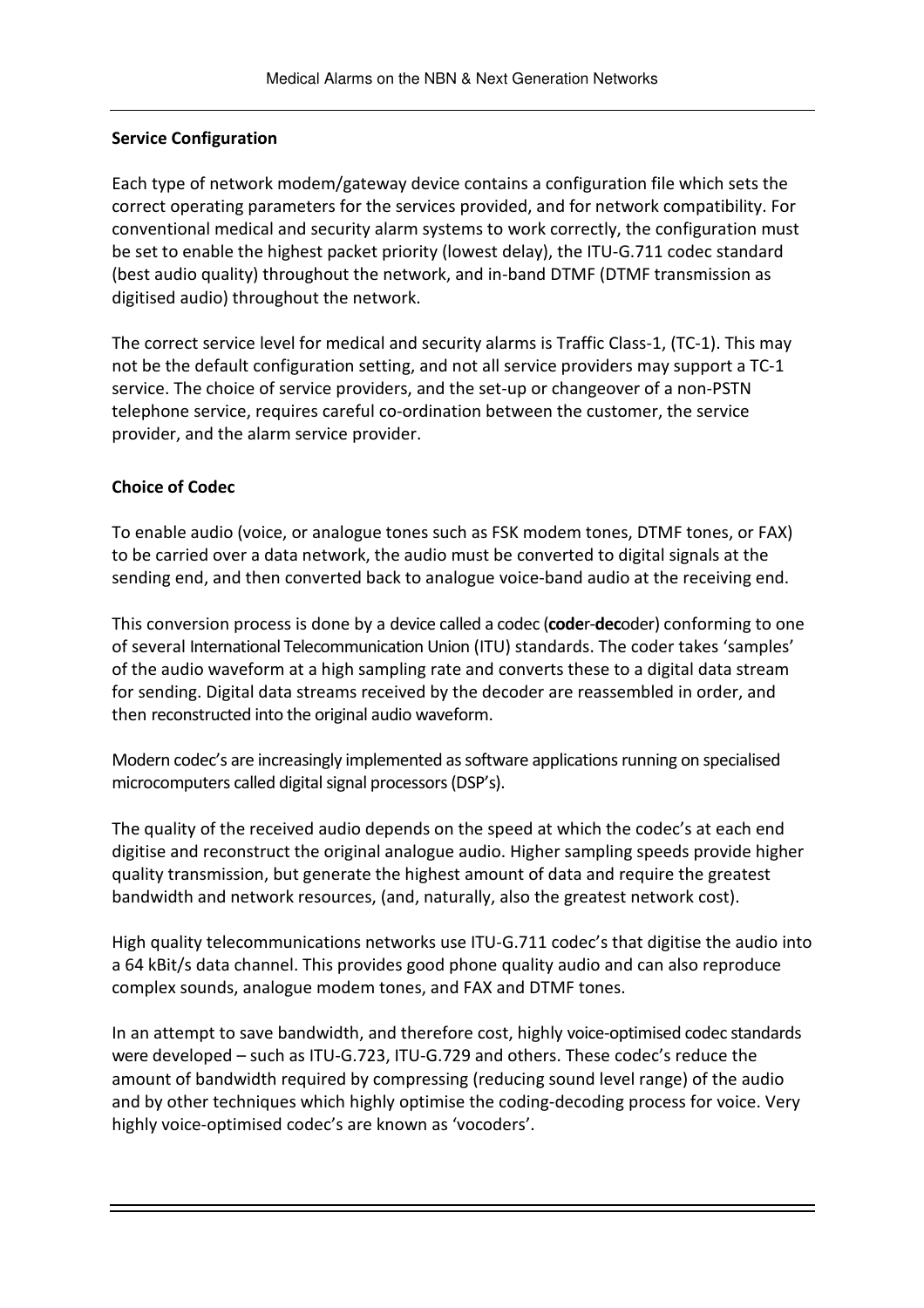The amount of bandwidth available in the network, and the customer access technology affects the choice of codec, the digitisation characteristics, and the degree of voice compression used. Multi-standard codec's have been developed that can be reconfigured on-the-run by sending control commands to the network. These codec's can be switched to G.711 mode when a high quality codec is required for transmitting high quality speech, DTMF or data, and switched back to a voice-optimised mode for speech. Sometimes a first attempt is made using G.711 and if the network is busy, (congested), a second attempt may be made using another lower data rate, higher compression codec standard.

The choice of codec standard is critical as it determines what, if anything other than voice, can be sent over a network. To make matters even more complex, when calls are routed between different types of networks, or between networks owned by different providers, often a conversion process sometimes occurs, (trans-coding), which bridges between different codec standards. It is therefore difficult to know the exact transmission characteristics of a particular end-to-end telecommunications link.

Wireless networks always use codec's with high levels of voice compression in order to make the most effective use of the limited radio frequency spectrum. Wireless networks may switch Codec standards dynamically in response to traffic levels and the need to conserve radio spectrum.

As the NBN FttH system has plenty of available bandwidth the G.711 Codec standard is the standard configuration over the UNI-V voice service, but, for centrally-monitored medical alarms, it will be important to ensure that all carriers involved in an alarm call, end-to-end, use the G.711 standard without trans-coding.

No details are currently available on the type of Codec used in the NBN FttN/MTM network.

#### Voice Performance over IP

Medical alarms typically use very sensitive microphones to extend the voice range from a person needing assistance to the microphone in the alarm base unit. High background noise levels are common and often compete with the person's voice.

In an IP system, usually data is only sent when the codec detects that a person is actually talking, and accurate detection may be very difficult in an environment with high background noise levels. Errors and switching delays in the codec's voice activity detector may cut-off leading voice syllables, or fail to detect voice at all, adversely affecting intelligibility.

These shortcomings become very noticeable when the person's voice level is around the threshold of the codec's voice activity detector, or near the level of the background noise. If possible, voice activity detection in the modem/gateway should be switched off.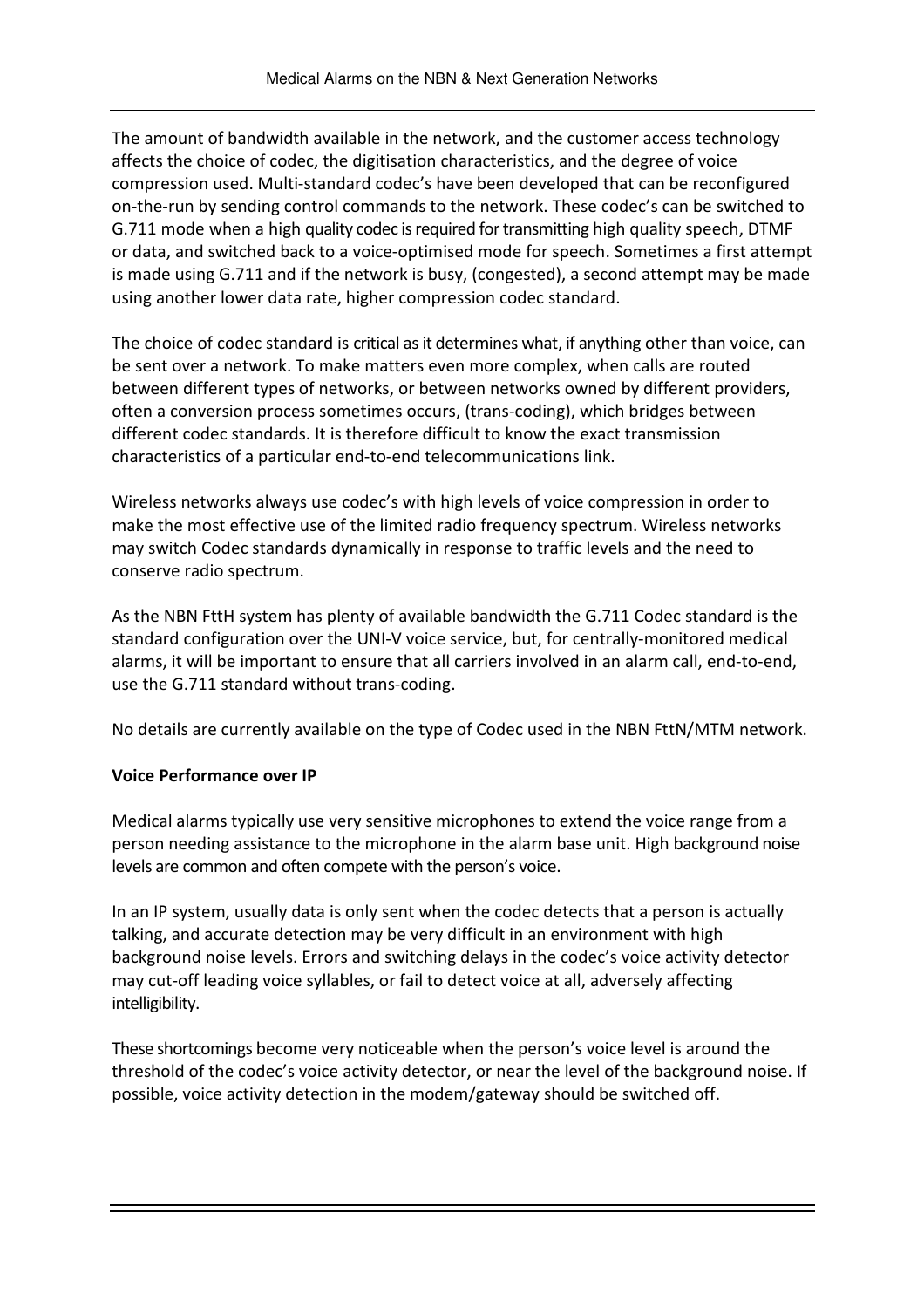#### Transmission of DTMF Tones

Analogue medical and security alarms communicate with central-office alarm monitoring receivers using a DTMF data standard developed many years ago. DTMF is an analogue signal containing a mix of two non-harmonically related high and low frequency audio tones. The use of two simultaneous audio tones allows DTMF receivers to distinguish between a DTMF tone and voice, avoiding false activations on voice, or 'voice hits'.

All the previous factors affecting Voice performance also affect the carriage of DTMF tones. Unfortunately, DTMF receivers are quite susceptible to distortion, background noise, and amplitude variation between the high and low frequency tones, and IP networks often have difficulty accurately transmitting a DTMF tone.

In addition to issues associated with the choice of codec, an IP network sends information in packets containing a few tens of bytes of data. The data packets propagate through the IP network from one end to the other in a random manner (one packet could go via Sydney and the next via Darwin) and, due to network delays (latency), are not necessarily received in the order they are sent. Depending on the path they take through the network, transmission delay may vary between about 60 and 300 miliseconds, or more for a satellite circuit. The packets are reassembled at the receiving end in a device called a 'jitter filter', and output as much as possible in the order they are sent. Some packets may be received too late to be reassembled in correct order, and some may be lost altogether.

Although short delays and drop-outs are not too noticeable in human conversation, these issues become very important when transmitting time-critical data. To overcome these types of problems, DTMF tones are sometimes sent across an IP network as network commands that start and stop the play-out of regenerated DTMF in the gateway/modem at the receiving end.

The latency (delay) in an IP network can vary significantly, and will delay the initiation of the start and stop commands at the receiving end. The effect of this is to significantly and randomly change the timing of the DTMF tones at the receiver. This is not an issue for applications like phone-banking, where everything happens at finger-poking speed, but it is a severe problem for an alarm system where the alarm data is sent to the central-office receiver as a string of short, typically 60ms long and 60ms spaced, time critical DTMF tone pulses. DTMF tones sent as 'out-of-band' network commands can be very significantly delayed and stretched to the point where all alarm data is corrupted.

Because DTMF is so entrenched in modern telecommunications systems, Next Generation Networks need to handle DTMF with acceptable audio distortion and transmission delays. The FttH UNI-V system seems to be able to carry DTMF transmission equally as well as the PSTN.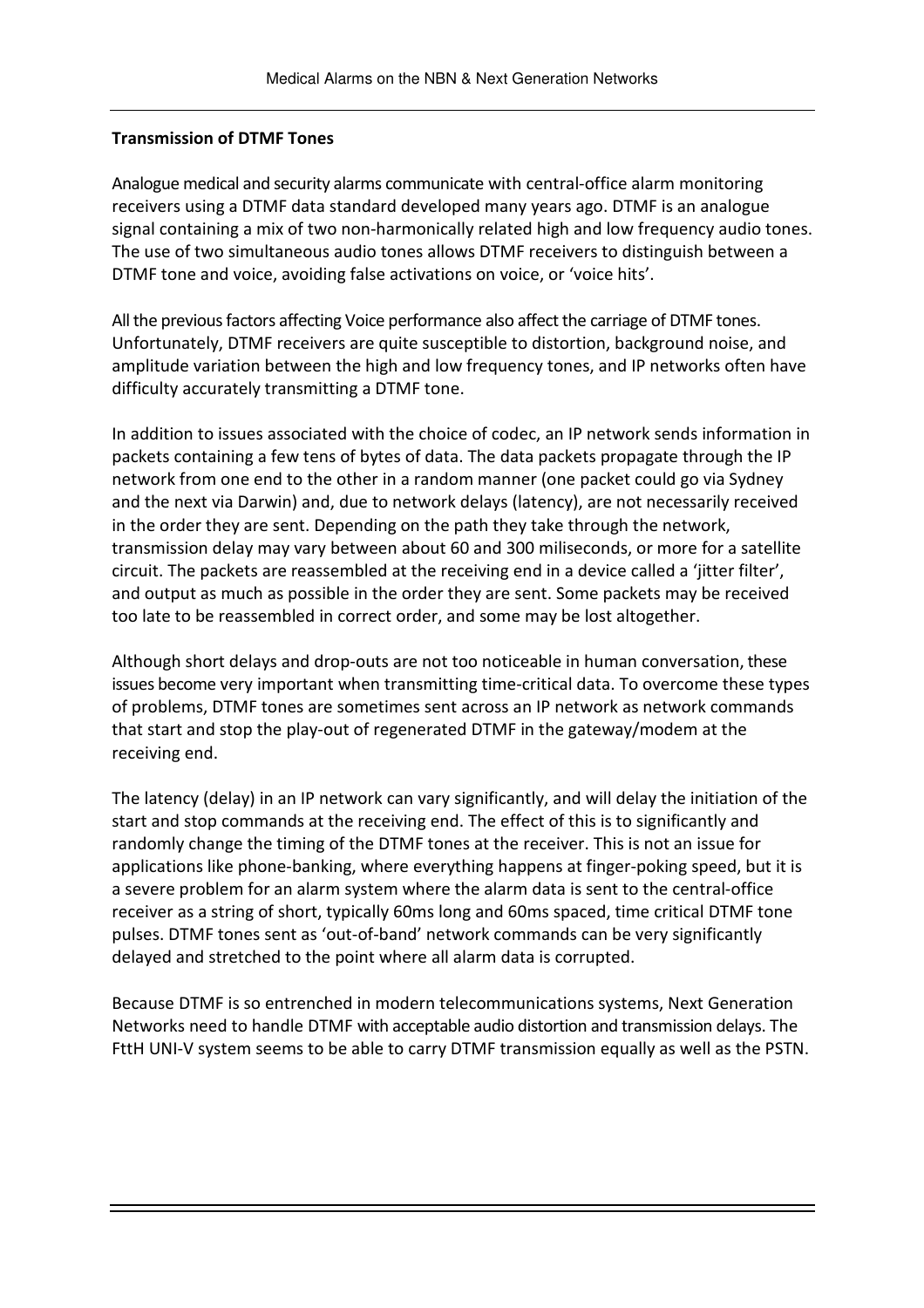## Single Frequency Tones and FSK over IP

Medical and security alarms use single-frequency 'request-to-send' and 'acknowledgement' tones to initiate and acknowledge DTMF alarm data transmission, and some alarms may also use FSK modem tones for alarm data and/or remote reprogramming.

Continuous single-frequency tones, including frequency or phase shift keyed (FSK/QPSK) modem data and FAX tones, require an ITU-G.711 codec standard. Voice-optimised codec's do not transmit single tones well, causing severe level and phase distortion on the received audio. The FttH UNI-V system seems to be able to carry single frequency tones equally as well as the PSTN.

## 6 IP/VoIP Alarms

IP/VoIP alarms are starting to appear on the Australian market but, due to the complexity of the technology involved, they are currently significantly more expensive than conventional analogue PSTN alarms. Data speed or capacity is, for the most part, not important for medical alarms as only a few bytes of data need to be transferred during each alarm call, and call incidence (repetition) is very low.

IP capability is really only an advantage if large amounts of data need to be transmitted, (such as video or bio-medical data), or if equipment needs to be tested almost continuously, or if call-cost is a critical factor.

The FttH data-only network will not be battery backed-up, and IP/VoIP alarms connected to the NBN seem to have limited application in a basic medical alarm application.

## 7 The National Broadband Network

In 2008 Telstra announced its intention to build a wholesale-only FttN network, using VDSL over its existing copper lines into customers' premises.

However, in April 2009 the Federal government announced plans to build the NBN within 8 years, (earlier in Tasmania), delivering very high speed access to 98% of the population, over an FttH network in high density areas and by wireless and satellite in rural areas. Telstra submitted a non-complying tender proposing only an 80-90% penetration network, and was subsequently removed from the Tender process. In response, Telstra announced its intention to raise speeds on its existing wireless and HFC networks to comparable speeds to the proposed NBN.

Then, in 2011, Telstra signed an agreement with NBN Co., estimated to be worth A\$9 Billion after-tax, to transfer its internet customers in fibre service areas to the NBN and agreed to lease dark-fibre, spare exchange space and cable ducts, to NBN Co. Telstra remains a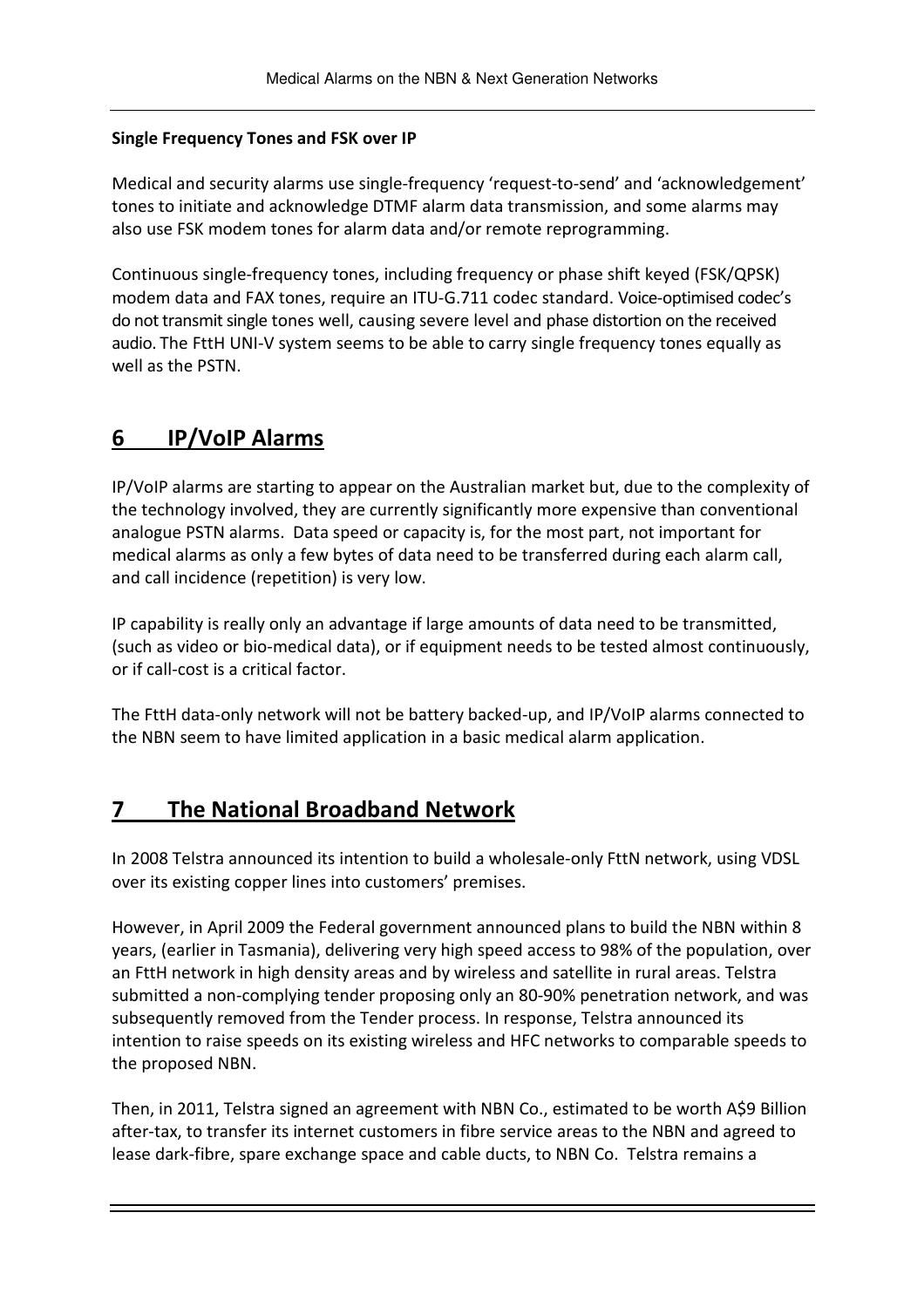network owner but, for a number of years, is prevented from marketing their 4G mobile network as an NBN alternative.

In the NBN model, NBN Co. owns the customer access network and allows equal access to multiple RSPs. One hundred and twenty service boundary points, (points of interconnect – POI's), are planned throughout the network, for RSP's to connect into the NBN. In this way, the NBN model encourages competition and allows customers to buy different services from different RSP's, who all purchase wholesale bandwidth from NBN Co.

The PSTN is to be decommissioned in each fibre service area 18 months after fibre roll-out is completed. Fibre roll-out is determined by the number of premises passed, so copper disconnection in an area is not dependent on the number of actual customers migrated to the NBN, but rather on the availability of the NBN.

So far, the NBN roll-out has been slower and more expensive than anticipated, and service uptake lower than expected. In order to reduce costs and speed delivery the Australian government has announced that FttN/MTM will play a major role, especially in brown-field sites, (built up areas), and multi-unit dwellings, (apartment blocks, etc), at least in the medium-term.

FttH is expected to remain dominant in Greenfield sites, (new construction areas), and is seen as the end-goal technology for all fixed-line connections in the long-term.

## Connecting Medical Alarms to the NBN

If a voice service is provided through the NBN UNI-V voice port, the transmission characteristics will be at least equal to the PSTN and will be suitable for connection of centrally-monitored medical alarms.

Non-centrally monitored medical alarms (commonly called Family and Friends alarms) do not use short duration DTMF tones and are not so critical in their technical requirements. They may also be connected to the UNI-D data port through an analogue telephone adaptor (ATA).

However, the run-time of the NBN's optional battery back-up power supply is only 5-8 hours and does not match the Australian Standard AS4607 requirement for 36 hours. Issues remain about the monitoring of the battery condition and the proposed DIY replacement of batteries.

#### The NBN and the Universal Service Obligation

There are cabling expenses associated with connecting a customer's home telephone wiring, and their medical alarm, to the NBN's UNI-V voice service. Many older Australians using medical alarms have a voice-only service and, at this time, it is expected that the costs associated with converting their existing in-premises telephone wiring to connect to the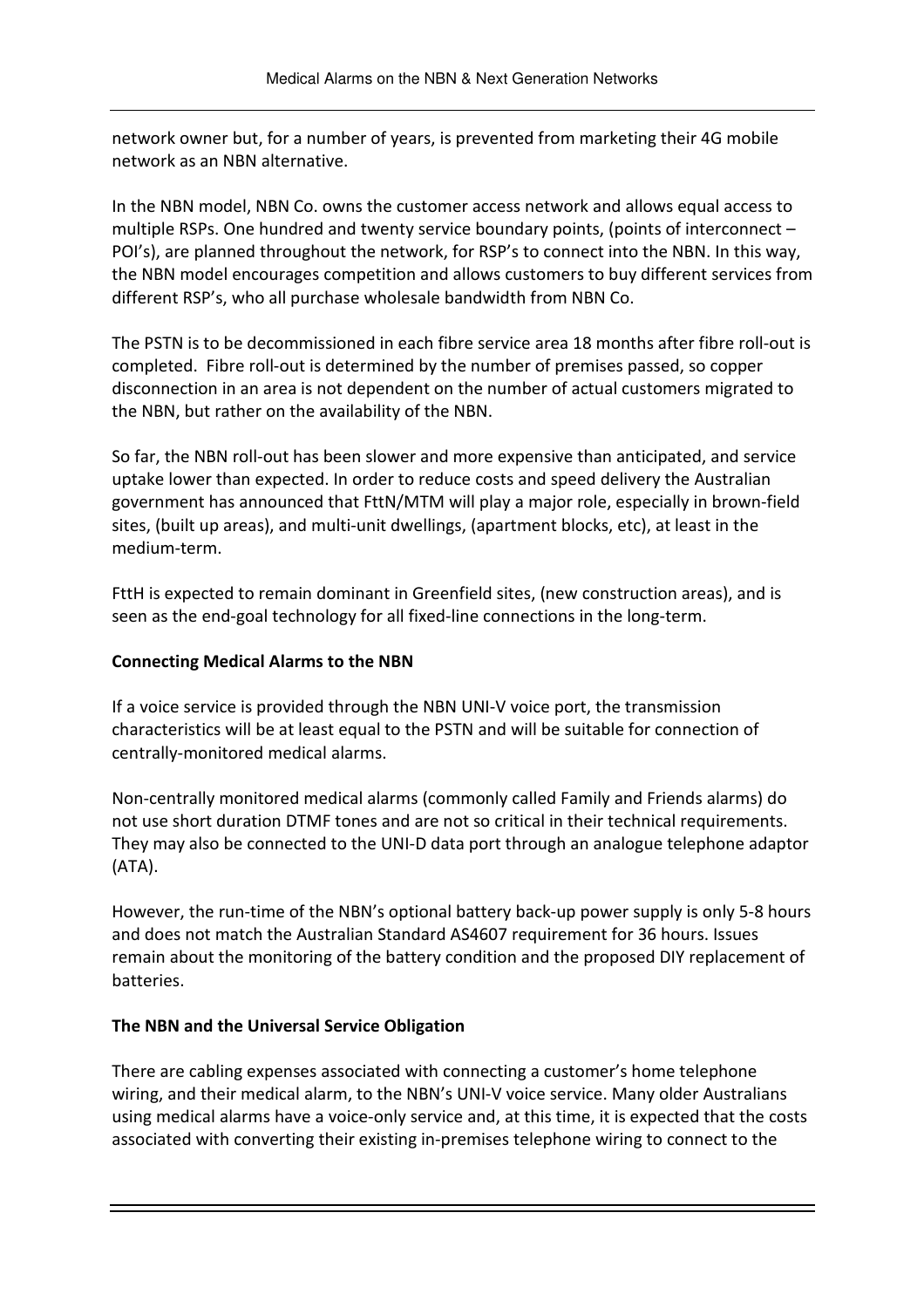NBN will fall under the USO provisions. However, the USO does not extend to customers who also have a data connection – simply because they are, then, not a "voice-only" service.

## 8 3G/4G Wireless Services

Due to the difficulties associated with connecting medical alarms to the NBN, especially the proposed FttN/MTM system, medical alarms in Australia are starting to migrate to 3G wireless networks. Medical alarms are becoming available with either internal or external 3G wireless modules.

Wireless provides mobility, and is a viable alternative to a fixed-line service in many situations, and does not have wiring costs. Wireless networks are rapidly changing and new 4G and LTE networks can provide download speeds which rival the NBN service. However, wireless network access fees can be a significant factor in the overall cost of an alarm system, especially as medical alarms also require a voice service for the operator to hold a conversation with the user.

Wireless can be highly reliable in areas with consistently strong received signal strength, multiple cell coverage, and when the equipment is not moved. However, in general, wireless services do not have reliability equal to the PSTN.

A Wireless installation must include a careful evaluation of signal strength and the equipment, especially the antenna, must not be moved from one location to another, even over very short distances, without signal strength evaluation.

(At 850MHz, a frequency band used by mobile phones, a full wavelength is about 35 cm and a half wavelength about 17.5cm. Addition and cancellation caused by reflections in the signal path can cause deep nulls and high peaks in received and transmitted signal strength over each half wavelength of distance. In practice the situation is far more complex as multiple reflections commonly found in buildings tend to 'fill-in' the reflected peaks and nulls to some extent.

Diversity reception, where two antennas or receivers are placed a small distance apart, is effective at overcoming the signal strength nulls caused by signal reflections. Other diversity techniques include 'polarization diversity' where one antenna is orientated vertically and the other horizontally, and frequency diversity where a radio signal may be repeated on two frequencies which have a significant difference in wavelength so signal nulls do not occur in the same position. Diversity in the cell-phone network is achieved to some extent by relying on multiple cell coverage, and a hand-over from one cell to another when necessary. Reliability can also be improved by using dual-networks.

External antennas can be mounted outside a building to increase received signal strength, but care must be taken to ensure the coax cable losses are not excessive. Cellular repeaters can also be used to fill-in poor signal areas.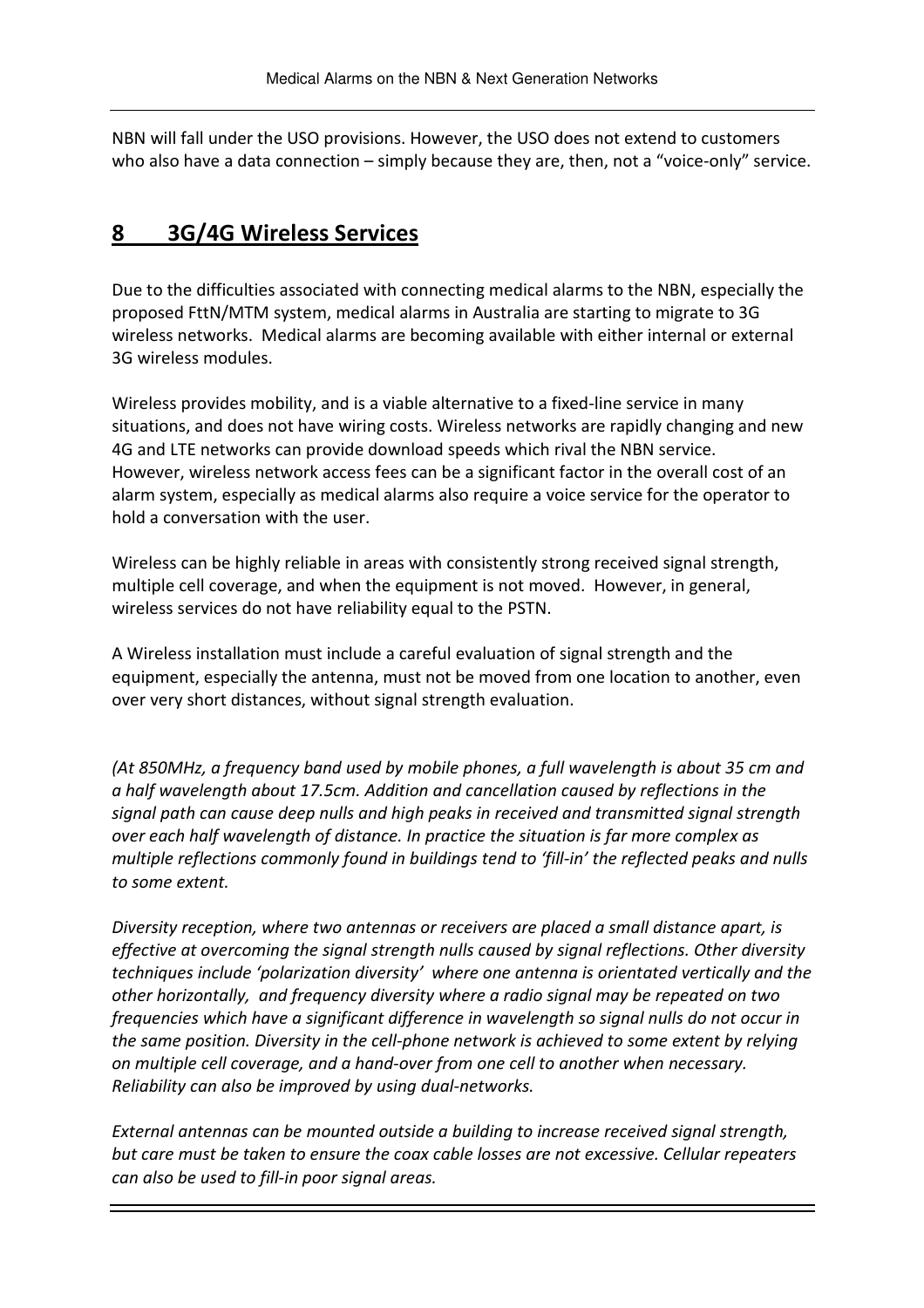(Radio signal path-loss increases with frequency, and increases dramatically through buildings. The well known inverse-square-law for free-space electromagnetic attenuation becomes a much higher attenuation characteristic through buildings, depending on construction to the  $3^{rd}$ ,  $5^{th}$  or even higher power, so a radio signal often falls of much faster through buildings than expected).

## Fixed Wireless Terminals (FWT)

When the provision or the repair of a copper PSTN service is not economical, field technicians may install a device called a Fixed Wireless Terminal (FWT). Fixed wireless terminals are basically a 3G wireless device in a box, and are often mounted on the outside wall of a premis.

The FWT connects to the customer's incoming telephone line in place of the PSTN exchange line, and standard fixed-line call rates are charged. As nothing appears to have changed, the customer may not be aware their service has been swapped-over from a fixed-line to a wireless service.

Due to latency, (time delays), and the way DTMF signals are carried over 3G wireless networks, most FWT's are not compatible with existing medical or security alarms, and a customers medical or security alarm may stop working without warning.

## More Information

The Communications Alliance has released a Guidance Note: Migration of Back-to-Base Medical and Security Alarms to Fibre To The Premises (FTTP) Open Access Networks - Considerations Industry Guidance Note IGN 004, at:

http://www.commsalliance.com.au/data/assets/pdf\_file/0019/42094/Migration-of-Backto-Base-Medical-and-Security-alarms-IGN-004.pdf

NBN Co have produced an information paper, Security and Medical Alarms on the NBN at: http://www.nbnco.com.au/content/dam/nbnco/documents/security-and-medical-alarmson-the-nbn.pdf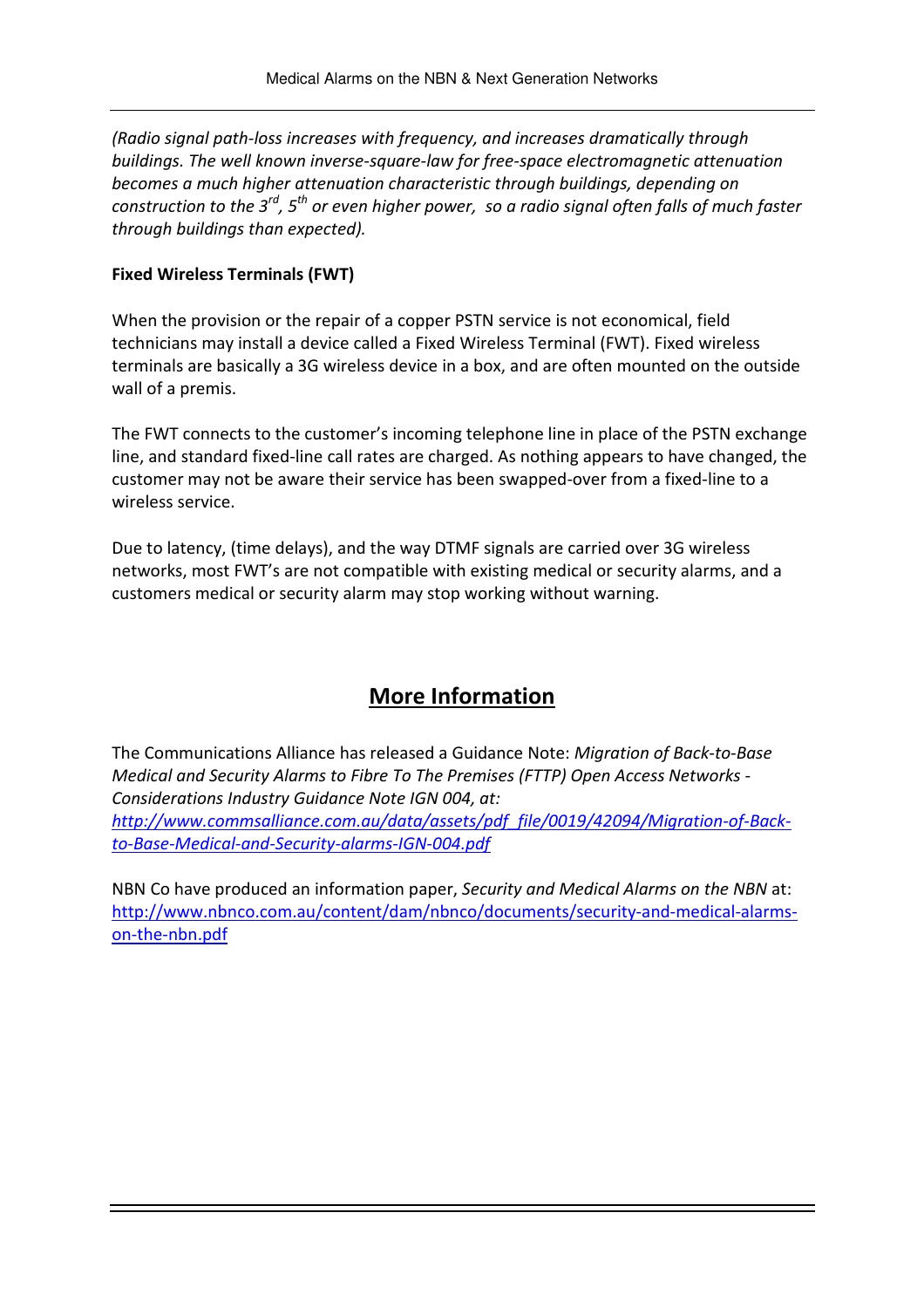## **Abbreviations**

| 4G                 | <b>Forth Generation Cellular Wireless Network</b>                       |
|--------------------|-------------------------------------------------------------------------|
| <b>ACCC</b>        | Australian Competition and Consumer Commission                          |
| <b>ADSL</b>        | Asymmetric Digital Subscriber Line                                      |
| <b>ASIAL</b>       | Australian Security Industry Association                                |
| <b>ATA</b>         | Analogue Telephone Adaptor                                              |
| <b>CODEC</b>       | Coder-decoder used to convert between analogue and digital signals      |
| <b>DSL</b>         | Digital Subscriber Line                                                 |
| <b>DSLAM</b>       | Digital Subscriber Line Access Multiplexer                              |
| <b>DTMF</b>        | Dual Tone Multi Frequency                                               |
| <b>FSK</b>         | Frequency Shift Keyed (a low-speed modem protocol)                      |
| <b>FttH</b>        | Fibre to the Home                                                       |
| <b>FttN</b>        | Fibre to the Node                                                       |
| <b>FttP</b>        | Fibre to the Premises (same as FttH)                                    |
| <b>FWT</b>         | <b>Fixed Wireless Terminal</b>                                          |
|                    | <b>G.711/G.723/G.729</b> Common codec standards (there are many others) |
| GBit/s             | one thousand million bits per second (data speed)                       |
| <b>HFC</b>         | <b>Hybrid Fibre Cable</b>                                               |
| <b>HFTP</b>        | Hybrid Fibre Twisted Pair (same as FttN)                                |
| IP                 | <b>Internet Protocol</b>                                                |
| <b>ITU</b>         | International Telecommunications Union                                  |
| kHz                | kilohertz (a frequency of one thousand cycles per second)               |
| <b>LLU or LLUB</b> | Local loop unbundling                                                   |
| <b>LTE</b>         | Long Term Evolution Cellular Wireless Network                           |
| MBit/s             | one million bits per second (data speed)                                |
| <b>MHz</b>         | Megahertz (a frequency of one million cycles per second)                |
| <b>MTM</b>         | Multi-Technology-Mix used on the NBN, also see FttN                     |
| Mode-3             | A special wiring configuration for medical and security alarms          |
| ms                 | millisecond (one thousandth of a second)                                |
| <b>Naked-DSL</b>   | An IP only DSL service without a PSTN service                           |
| <b>NBN</b>         | <b>National Broadband Network</b>                                       |
| NBN Co.            | Company building and owning the NBN                                     |
| <b>NGN</b>         | <b>Next Generation Network</b>                                          |
| <b>NTD</b>         | Network Termination Device (also called an ONT)                         |
| <b>ONT</b>         | Optical Network Termination (also called an NTD)                        |
| <b>PERSA</b>       | Personal Emergency Response Services Association                        |
| POI                | Point of Interconnect (for RSP's to connect to the NBN)                 |
| <b>POTS</b>        | Plain Old Telephone Service                                             |
| <b>PSTN</b>        | Public Switched Telephone Network                                       |
| QoS                | Quality of Service                                                      |